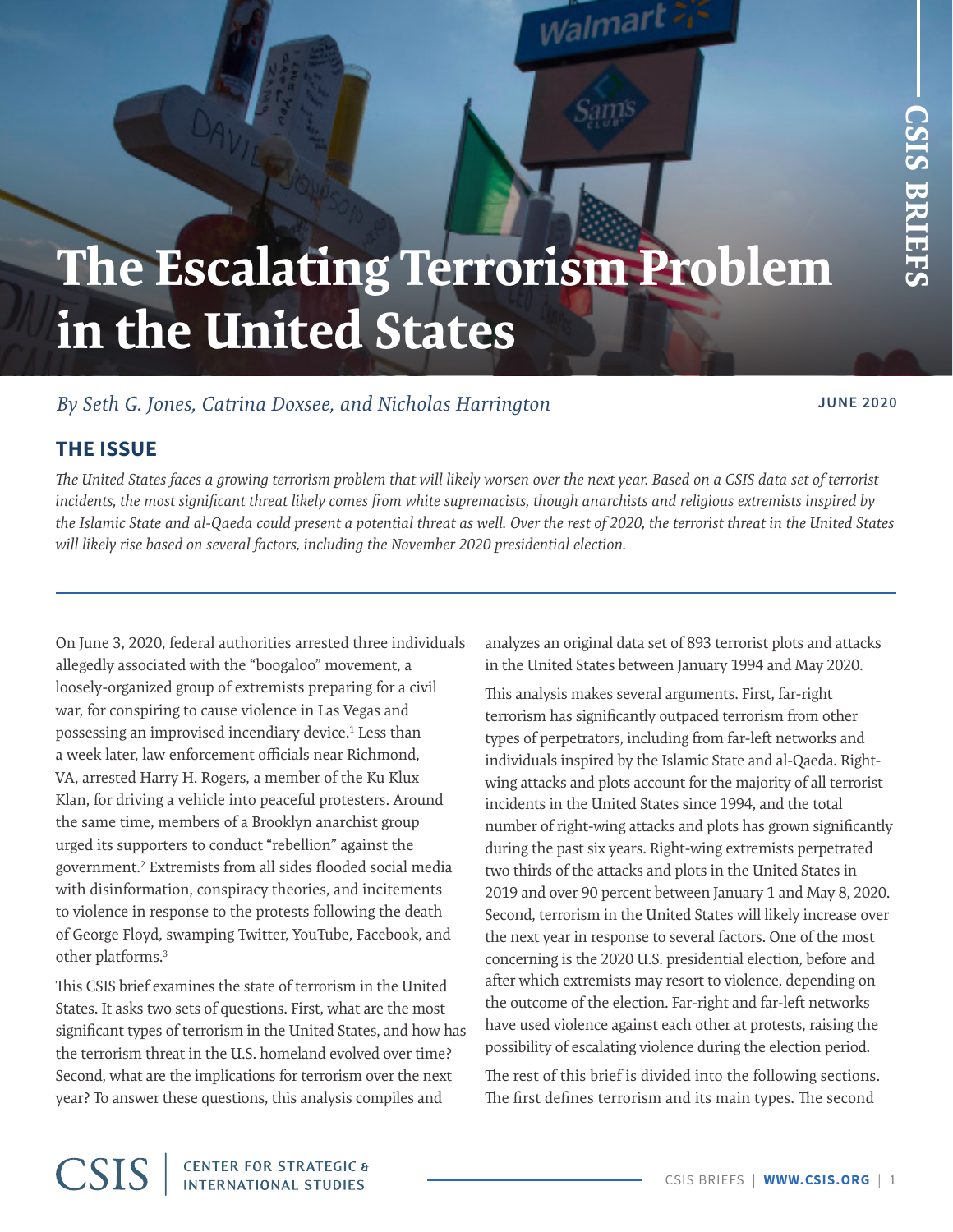<span id="page-1-0"></span>section analyzes terrorism trends in the United States since 1994. The third examines far-right, far-left, and religious networks. The fourth section highlights the terrorism threat over the next year.

# **DEFINITIONS**

This analysis focuses on terrorism: the deliberate use—or threat—of violence by non-state actors in order to achieve political goals and create a broad psychological impact.[4](#page-8-0) Violence—and the threat of violence—are important components of terrorism. Overall, this analysis divides terrorism into four broad categories: right-wing, left-wing, religious, and ethnonationalist.<sup>[5](#page-8-0)</sup> To be clear, terms like rightwing and left-wing terrorism do not—in any way—correspond to mainstream political parties in the United States, such as the Republican and Democratic parties, which eschew terrorism. Instead, terrorism is orchestrated by a small minority of extremists.

First, *right-wing terrorism* refers to the use or threat of violence by sub-national or non-state entities whose goals may include racial or ethnic supremacy; opposition to government authority; anger at women, including from the incel ("involuntary celibate") movement; and outrage against certain policies, such as abortion.<sup>[6](#page-8-0)</sup> This analysis uses the term "right-wing terrorism" rather than "raciallyand ethnically-motivated violent extremism," or REMVE, which is used by some in the U.S. government[.7](#page-8-0) Second, *left-wing terrorism* involves the use or threat of violence by sub-national or non-state entities that oppose capitalism, imperialism, and colonialism; pursue environmental or animal rights issues; espouse pro-communist or pro-socialist beliefs; or support a decentralized social and political system such as anarchism. Third, *religious terrorism* includes violence in support of a faith-based belief system, such as Islam, Judaism, Christianity, and Hinduism, among many others. As highlighted in the next section, the primary threat from religious terrorists comes from Salafi-jihadists inspired by the Islamic State and al-Qaeda. Fourth, *ethnonationalist terrorism* refers to violence in support of ethnic or nationalist goals often struggles of self-determination and separatism along ethnic or nationalist lines.

In examining terrorism, this analysis does not specifically address several related phenomena. For example, it does not focus on hate crimes. There is overlap between terrorism and hate crimes, since some hate crimes include the use or threat of violence[.8](#page-8-0) But hate crimes can also include nonviolent incidents such as graffiti and verbal abuse. Hate crimes are obviously concerning and a threat to society, but this analysis concentrates only on terrorism and the use—or threat—of violence to achieve political objectives.

# **TRENDS IN U.S. TERRORISM**

To evaluate the threat posed by terrorism, we compiled a data set of 893 incidents that occurred in the United States between January 1[9](#page-8-0)94 and May 8, 2020.<sup>9</sup> (The link to the methodology can be found at the end of the brief.) These incidents included both attacks and foiled plots. We coded the ideology of the perpetrators into one of five categories: ethnonationalist, left-wing, religious, right-wing, and other (which included motivations that did not fit into any of the categories). All of the religious attacks and plots in the CSIS data set were committed by terrorists who ascribed to a Salafi-jihadist ideology.

This section analyzes the data in two parts: terrorist incidents and fatalities. The data show three notable trends. First, right-wing attacks and plots accounted for the majority of all terrorist incidents in the United States since 1994. In particular, they made up a large percentage of incidents in the 1990s and 2010s. Second, the total number of right-wing attacks and plots has grown substantially during the past six years. In 2019, for example, right-wing extremists perpetrated nearly two-thirds of the terrorist attacks and plots in the United States, and they committed over 90 percent of the attacks and plots between January 1 and May 8, 2020. Third, although religious extremists were responsible for the most fatalities because of the 9/11 attacks, right-wing perpetrators were responsible for more than half of all annual fatalities in 14 of the 21 years during which fatal attacks occurred.

#### *ATTACKS AND PLOTS*

Between 1994 and 2020, there were 893 terrorist attacks and plots in the United States. Overall, right-wing terrorists perpetrated the majority—57 percent—of all attacks and plots during this period, compared to 25 percent committed by left-wing terrorists, 15 percent by religious terrorists, 3 percent by ethnonationalists, and 0.7 percent by terrorists with other motives.

Figure 1 shows the proportion of attacks and plots attributed to the perpetrator ideologies each year during this period. Rightwing attacks and plots were predominant from 1994 to 1999 and accounted for more than half of all incidents in 2008 as well as every year since 2011, with the exception of 2013. Most right-wing attacks in the 1990s targeted abortion clinics, while most right-wing attacks since 2014 focused on individuals (often targeted because of religion, race, or ethnicity) and religious institutions. Facilities and individuals related to the government and police have also been consistent right-wing targets throughout the period, particularly for attacks by militia and sovereign citizen groups.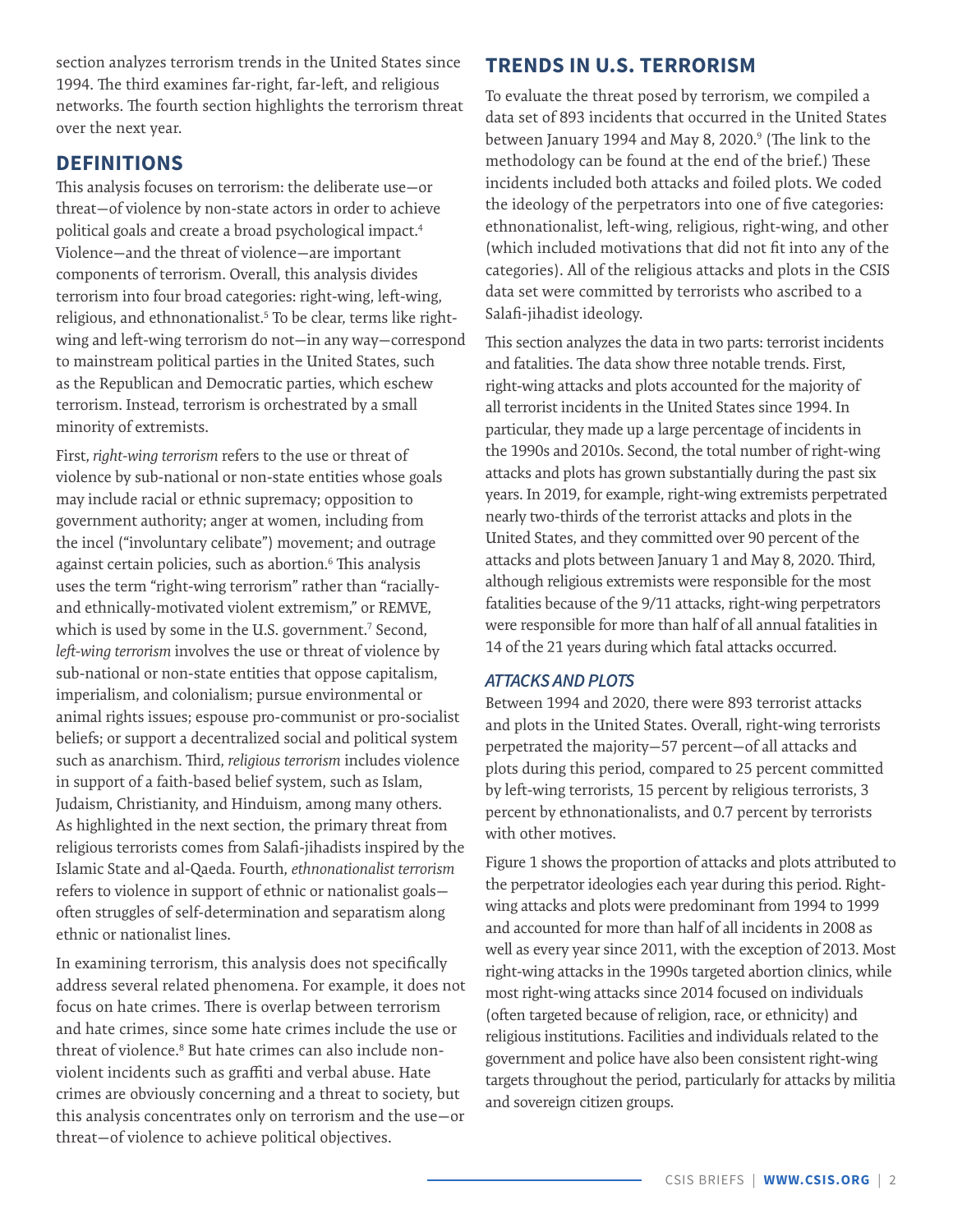

#### <span id="page-2-0"></span>**Figure 1: Percentage of Terrorist Attacks and Plots by Perpetrator Orientation, 1994-2020**

Ethnonationalist Left-wing Other Religious Right-wing

*Source: Data compiled by CSIS Transnational Threats Project.*

The decrease in right-wing activity in the early-2000s coincided with an increase in left-wing activity from 2000 to 2005. Most of these left-wing attacks targeted property associated with animal research, farming, or construction and were claimed by the Animal Liberation Front or the Earth Liberation Front.

As shown in Figure 2, data on the number of terrorist attacks and plots by perpetrator orientation indicate that right-wing terrorism not only accounts for the majority of incidents but has also grown in quantity over the past six years. This increase is reminiscent of the wave of rightwing activity in the 1990s that peaked with 43 right-wing incidents in 1995. The Oklahoma City bombing, which occurred on April 19, 1995, was the second-most deadly terrorist attack in U.S. history, after September 11, 2001. In three recent years—2016, 2017, and 2019—the number of right-wing terrorist events matched or exceeded the number in 1995, including a recent high of 53 right-wing terrorist incidents in 2017. Despite a moderate decrease in 2018 to 29 incidents, right-wing activity again increased in 2019 to 44 incidents. Religious attacks and plots have also shown some increases during this period—notably in 2015, 2017, and 2019—but at a significantly smaller magnitude than right-wing events.

#### *FATALITIES*

In analyzing fatalities from terrorist attacks, religious terrorism has killed the largest number of individuals—3,086 people—primarily due to the attacks on September 11, 2001, which caused 2,977 deaths.[10](#page-8-0) The magnitude of this death toll fundamentally shaped U.S. counterterrorism policy over the past two decades. In comparison, right-wing terrorist attacks caused 335 deaths, left-wing attacks caused 22 deaths, and ethnonationalist terrorists caused 5 deaths.

To evaluate the ongoing threat from different types of terrorists, however, it is useful to consider the proportion of fatalities attributed to each type of perpetrator annually. In 14 of the 21 years between 1994 and 2019 in which fatal terrorist attacks occurred, the majority of deaths resulted from right-wing attacks. In eight of these years, right-wing attackers caused all of the fatalities, and in three more—including 2018 and 2019—they were responsible for more than 90 percent of annual fatalities.<sup>11</sup> Therefore, while religious terrorists caused the largest number of total fatalities, right-wing attackers were most likely to cause more deaths in a given year.

## **TYPES OF TERRORISM**

This section outlines the threat from right-wing, leftwing, and religious networks. In particular, it focuses on the threat from right-wing extremists because of the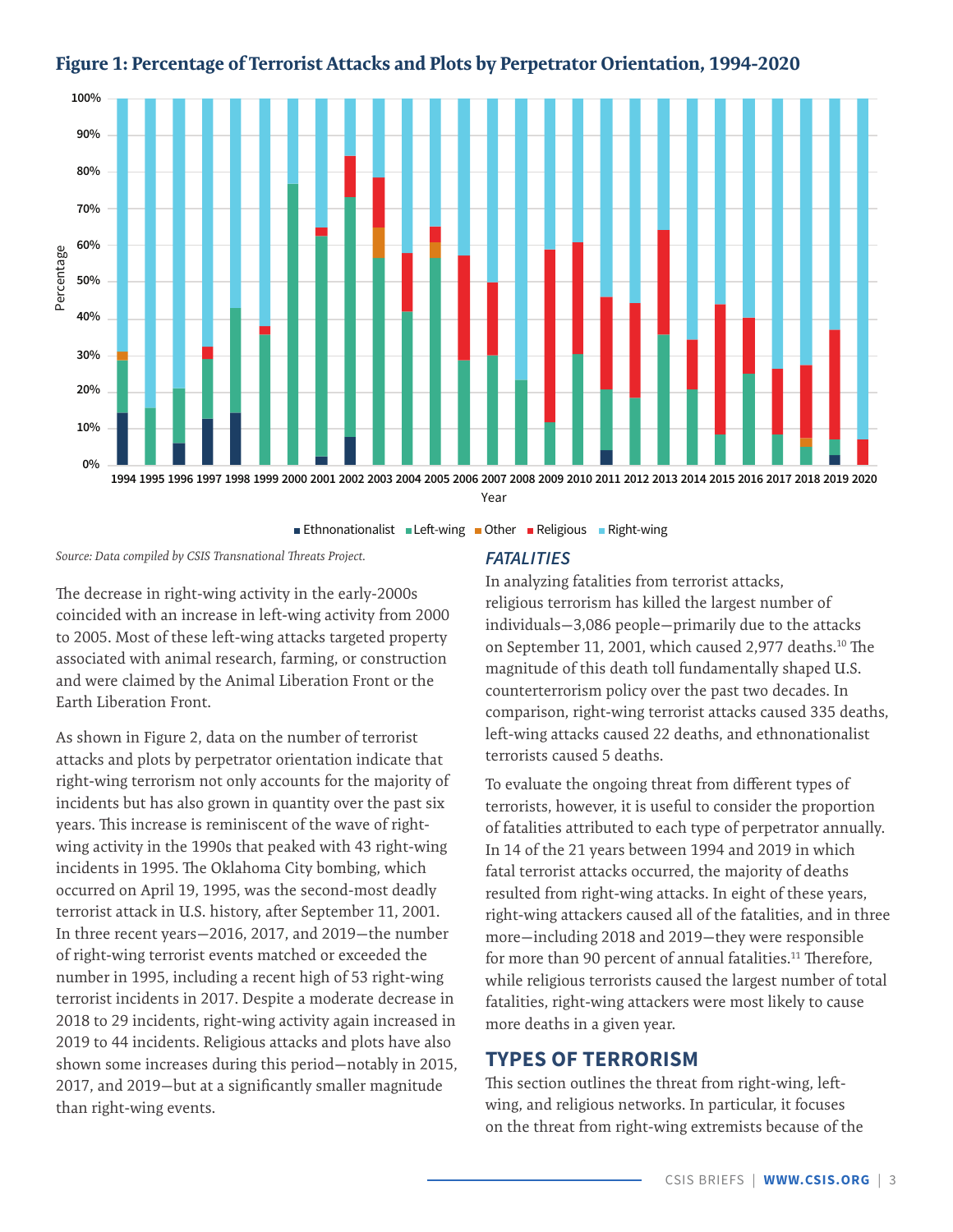

### <span id="page-3-0"></span>**Figure 2: Number of Terrorist Attacks and Plots by Perpetrator Orientation, 1994-2019**

*Source: Data compiled by CSIS Transnational Threats Project.*

*Note: Attacks and plots perpetrated by individuals with other motives have been excluded from this figure for simplicity. There were six such events in the data set: one in 1994, three in 2003, one in 2005, and one in 2018. Data from 2020 is excluded from this figure because not enough time has elapsed to draw conclusions about annual trends.*

high number of incidents and fatalities they perpetrated, as highlighted in the previous section. It does not cover ethnonationalist networks, which are not a major threat in the United States today.

#### *RIGHT-WING TERRORISM*

There are three broad types of right-wing terrorist individuals and networks in the United States: white supremacists, anti-government extremists, and incels. There are numerous differences between (and even within) these types, such as ideology, capabilities, tactics, and level of threat. Adherents also tend to blend elements from each category. But there are some commonalities. First, terrorists in all of these categories operate under a decentralized model. The threats from these networks comes from individuals, not groups[.12](#page-8-0) For example, antigovernment activist and white supremacist Louis Beam advocated for an organizational structure that he termed "leaderless resistance" to target the U.S. government.[13](#page-8-0)

Second, these networks operate and organize to a great extent online, challenging law enforcement efforts to identify potential attackers.<sup>14</sup> Right-wing terrorists have used various combinations of Facebook, Twitter, YouTube, Gab, Reddit, 4Chan, 8kun (formerly 8Chan), Endchan, Telegram, Vkontakte, MeWe, Discord, Wire, Twitch, and other online communication platforms. Internet and social media sites continue to host right-wing extremist ideas such as the Fourteen Words (also referred to as the 14 or 14/88) coined by white supremacist David Lane, a founding member of the group the Order. The Fourteen Words includes variations like: "We must secure the existence of our people and a future for white children.["15](#page-8-0) Far-right perpetrators also use computer games and forums to recruit.[16](#page-8-0)

Third, right-wing extremists have adopted some foreign terrorist organization tactics, though al-Qaeda and other groups have also adopted tactics developed by right-wing movements[.17](#page-8-0) In a June 2019 online post, a member of the Atomwaffen Division (AWD) stated, "the culture of martyrdom and insurgency within groups like the Taliban and ISIS is something to admire and reproduce in the neo-Nazi terror movement.["18](#page-8-0) Similarly, the Base—a loosely organized neo-Nazi accelerationist movement which shares the English-language name for al-Qaeda—uses a vetting process to screen potential recruits, similar to the methods of al-Qaeda.[19](#page-8-0)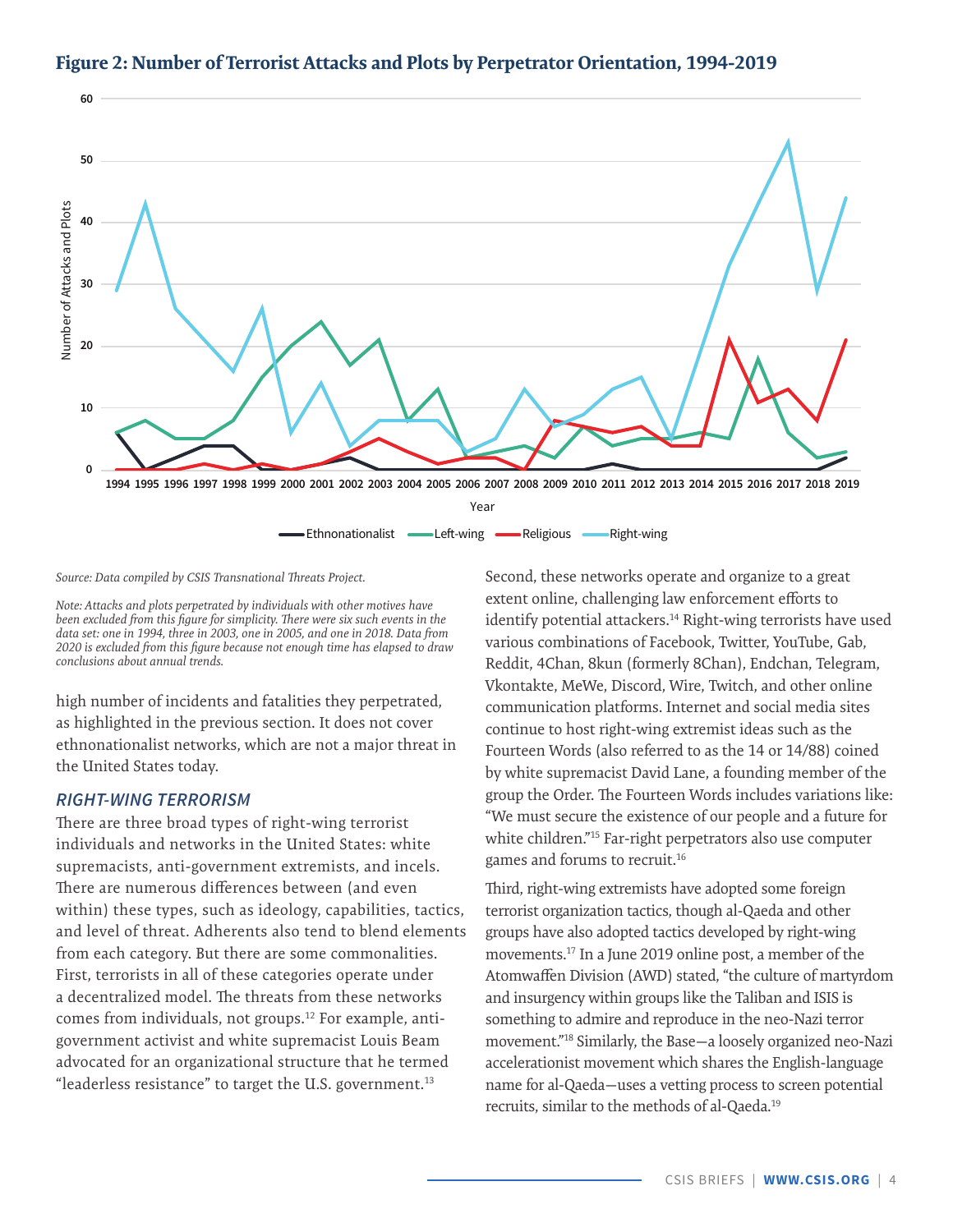

# <span id="page-4-0"></span>**Figure 3: Map of Right-wing Attacks and Plots in the United States, 2014-2020**

*Source: Data compiled by CSIS Transnational Threats Project.*

*Note: This map includes 234 events from January 1, 2014 to May 8, 2020. No right-wing incidents occurred in Alaska or Hawaii during this time period.*

This rise in right-wing activity is of national concern; it is not isolated to one region and affects cities of varying sizes. Figure 3 shows the locations of right-wing terror attacks and plots in the United States over the past six years. These incidents occurred in 42 states, Washington, DC, and Puerto Rico.

**White Supremacists:** White supremacist networks are highly decentralized. Most believe that whites have their own culture that is superior to other cultures, are genetically superior to other peoples, and should exert dominance over others. Many white supremacists also adhere, in varying degrees, to the Great Replacement conspiracy. The conspiracy claims that whites are being eradicated by ethnic and racial minorities—including Jews and immigrants.[20](#page-8-0) Brenton Tarrant, the Christchurch shooter in New Zealand, and Patrick Crusius, the El Paso Walmart shooter, espoused the most radical view of the Great Replacement conspiracy, known as Accelerationism. As advocated by Tarrant and Crusius,

violent accelerationists claim that the demise of Western governments should be *accelerated* to create radical social change and establish a whites-only ethnostate.<sup>[21](#page-8-0)</sup>

White supremacists draw inspiration from individuals abroad and at home. Tarrant, for example, drew inspiration from Anders Breivik, who conducted the 2011 terrorist attack in Norway that killed 77 people, and Dylan Roof, who was responsible for the 2015 Charleston Church shooting that killed 9 people in South Carolina.<sup>22</sup> Tarrant's Christchurch attack then inspired terrorist attacks in the United States by John Earnest in California and Patrick Crusius in Texas.<sup>[23](#page-8-0)</sup> White supremacist actors have also travelled abroad seeking paramilitary training and networking opportunities. In Spring 2018, for example, members of the Rise Above Movement (RAM) travelled to Ukraine to celebrate Hitler's birthday and train with the Azov Battalion, a paramilitary unit of the Ukrainian National Guard, which the FBI says is associated with neo-Nazi ideology.<sup>[24](#page-8-0)</sup>

White supremacist neo-Nazi organizations, such as the Nationalist Socialist Movement, American Nazi Party, Vanguard America, and others often adhere to the Zionist Occupied Government (ZOG) conspiracy theory—that Jews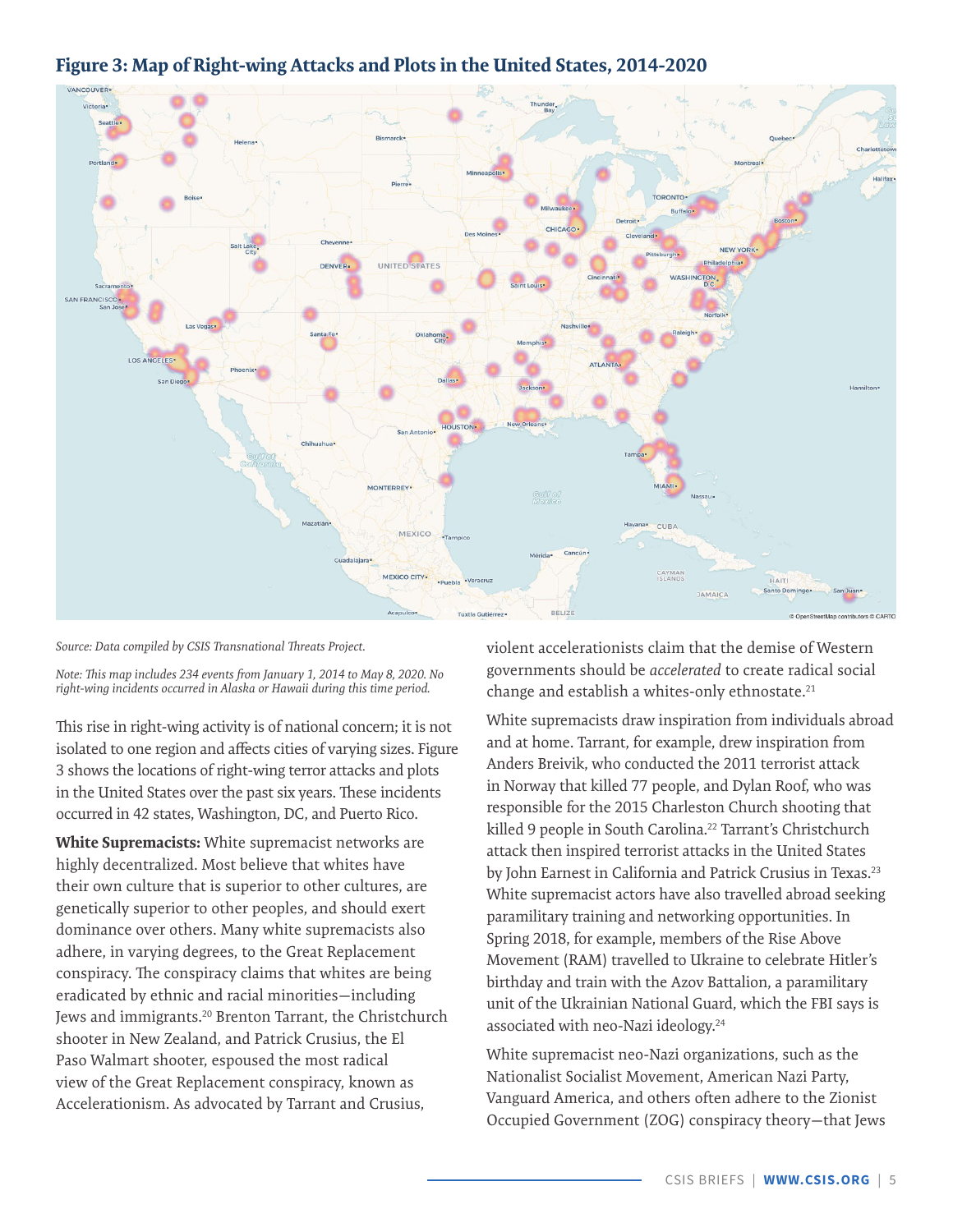<span id="page-5-0"></span>secretly control the U.S. government, the media, banks, and the United Nations. Of particular concern is the emergence of the Atomwaffen Division (AWD), a U.S.-based neo-Nazi hate group with branches in the United Kingdom, Germany, and the Baltics.[25](#page-8-0) In January 2018, Brandon Russell, founder of the AWD was arrested and sentenced for possessing a destructive device and explosive material.[26](#page-9-0) Despite similar arrests, the AWD continues to plot, conduct attacks, and recruit. In February, four AWD members—including Cameron Shea, a high-level member and recruiter of the AWD—were arrested for conspiring to targets journalists and activists. They used encrypted chat platforms, distributed threatening posters, and wore disguises.<sup>27</sup> Other arrests have been made under non-terrorism-related charges.<sup>[28](#page-9-0)</sup> The AWD continues to train and arm their members similar to international terrorist organizations. In January 2018, the AWD hosted a "Death Valley Hate Camp" in Las Vegas, Nevada, where members trained in hand-to-hand combat, firearms, and the creation of neo-Nazi propaganda videos and pictures. In August 2019, leadership members of the AWD attended a "Nuclear Congress" in Las Vegas, Nevada.<sup>[29](#page-9-0)</sup> Other white supremacist movements include the Base, the Patriot Front, and the Rise Above Movement.<sup>[30](#page-9-0)</sup>

**Anti-government Extremists:** The right-wing terrorist threat also includes anti-government extremists, including militias and the sovereign citizen movement. Most militia extremists view the U.S. government as corrupt and a threat to freedom and rights.<sup>31</sup> Other far-right anti-government groups mobilized to protect a perceived threat to individual gun ownership rights. Modern militias are organized as paramilitaries that conduct weapons training and other field exercises.<sup>32</sup> The Three Percenters are a far-right paramilitary group that advocates gun rights and seeks to limit U.S. government authorities. In August 2017, Jerry Varnell, a 23-year-old who identified as holding the "III% ideology" and wanted to "start the next revolution" attempted to detonate a bomb outside of an Oklahoma bank, similar to the 1995 Oklahoma City bombing[.33](#page-9-0) Also, in January 2017, Marq Perez, who discussed the attack in Three Percenter channels on Facebook, burglarized and burned down a mosque in Texas.<sup>[34](#page-9-0)</sup>

Anti-government extremists, which sometimes blend with white supremacist movements, have used the slang word "boogaloo" as a shorthand for a coming civil war. Several popular Facebook groups and Instagram pages, such as Thicc Boog Line, P A T R I O T Wave, and Boogaloo Nation, have emerged spreading the boogaloo conspiracy. Police in Texas arrested 36-year-old Aaron Swenson in April after he attempted to livestream his search for a police officer that he could ambush and execute.<sup>[35](#page-9-0)</sup> Prior to his arrest, Swenson had shared memes extensively from boogaloo pages.

**Incels:** Involuntary celibates, or incels, conduct acts of violence against women. The incel movement is composed of a loosely organized virtual community of young males. Incels believe that one's place in society is determined by physical characteristics and that women are responsible for this hierarchy. Incels identify with the writings of Elliot Rodger, who published a 133-page manifesto, titled "My Twisted World.["36](#page-9-0) In October 2015, Christopher Harper-Mercer, inspired by Rodger, killed nine people at a community college in Oregon[.37](#page-9-0) In November 2018, 40-yearold Scott Beierle killed two women in a yoga studio in Tallahassee, Florida, before committing suicide.<sup>38</sup>

#### *LEFT-WING TERRORISM*

The far-left includes a decentralized mix of actors. Anarchists are fundamentally opposed to a centralized government and capitalism, and they have organized plots and attacks against government, capitalist, and globalization targets[.39](#page-9-0) Environmental and animal rights groups, such as the Earth Liberation Front and Animal Liberation Front, have conducted small-scale attacks against businesses they perceive as exploiting the environment[.40](#page-9-0)

In addition, the far-left includes Antifa, which is a contraction of the phrase "anti-fascist." It refers to a decentralized network of far-left militants that oppose what they believe are fascist, racist, or otherwise rightwing extremists. While some consider Antifa a sub-set of anarchists, adherents frequently blend anarchist and communist views. One of the most common symbols used by Antifa combines the red flag of the 1917 Russian Revolution and the black flag of nineteenth-century anarchists. Antifa groups frequently conduct counterprotests to disrupt far-right gatherings and rallies. They often organize in black blocs (ad hoc gatherings of individuals that wear black clothing, ski masks, scarves, sunglasses, and other material to conceal their faces), use improvised explosive devices and other homemade weapons, and resort to vandalism. In addition, Antifa members organize their activities through social media, encrypted peer-to-peer networks, and encrypted messaging services such as Signal.

Antifa groups have been increasingly active in protests and rallies over the past few years, especially ones that include far-right participants.<sup>[41](#page-9-0)</sup> In June 2016, for example, Antifa and other protestors confronted a neo-Nazi rally in Sacramento, CA, where at least five people were stabbed. In February, March, and April 2017, Antifa members attacked alt-right demonstrators at the University of California, Berkeley, using bricks, pipes, hammers, and homemade incendiary devices.[42](#page-9-0) In July 2019, William Van Spronsen,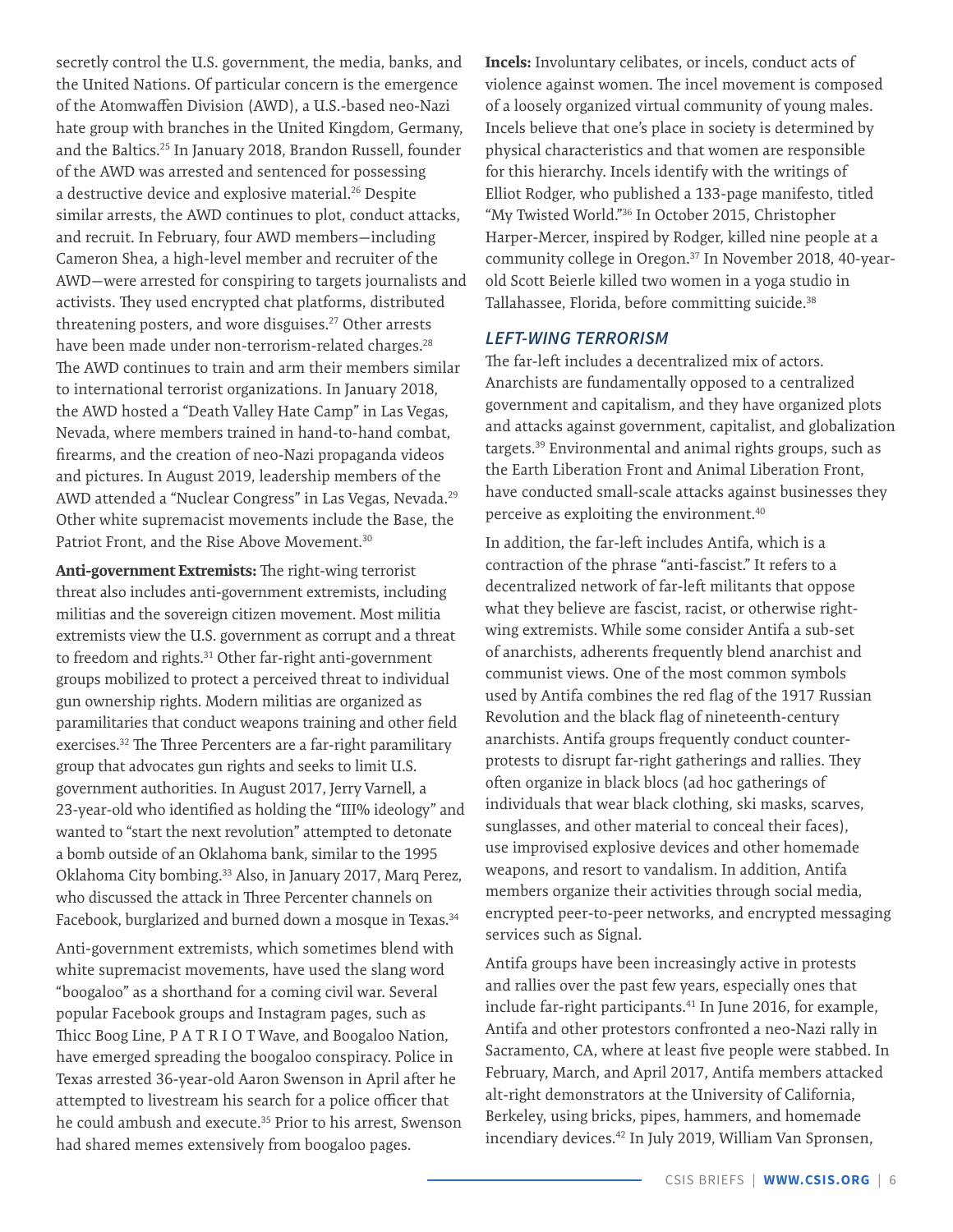<span id="page-6-0"></span>a self-proclaimed Antifa, attempted to bomb the U.S. Immigration and Customs Enforcement detention facility in Tacoma, Washington, using a propane tank but was killed by police.<sup>[43](#page-9-0)</sup>

#### *RELIGIOUS TERRORISM*

While religious terrorism is concerning, the United States does not face the same level of threat today from religious extremists—particularly those inspired by Salafi-jihadist groups such as the Islamic State and al-Qaeda—as some European countries.[44](#page-9-0) But Salafi-jihadists still pose a limited threat. In December 2019, Second Lieutenant Mohammed Saeed Alshamrani, a Saudi air force cadet training with the American military in Pensacola, Florida, killed three men and injured three others. He was inspired by al-Qaeda's ideology, communicated with leaders of al-Qaeda in the Arabian Peninsula up until the attack, and joined the Saudi military in part to carry out a "special operation."[45](#page-9-0)

In addition, leaders of al-Qaeda and the Islamic State continue to encourage individuals in the West—including the United States-to conduct attacks.<sup>46</sup> There are still perhaps 20,000 to 25,000 jihadist fighters in Syria and Iraq from the Islamic State and another 15,000 to 20,000 fighters from two al-Qaeda-linked groups: Hay'at Tahrir al-Sham and Tanzim Hurras al-Din[.47](#page-9-0) Over the next several months, more jihadists may enter the battlefield after escaping—or being released—from prisons run by the Syrian Democratic Forces in areas such as al-Hol, located in eastern Syria near the border with Iraq.<sup>48</sup> In addition, there are still concerns about al-Qaeda and Islamic State groups operating in Yemen, Nigeria and neighboring countries, Somalia, Afghanistan, and other countries. In a May 2020 report, the United Nations concluded that al-Qaeda remains a serious threat and that the "senior leadership of Al-Qaida remains present in Afghanistan, as well as hundreds of armed operatives, Al-Qaida in the Indian Subcontinent, and groups of foreign terrorist fighters aligned with the Taliban."[49](#page-9-0)

#### *THE RISING SPECTER OF TERRORISM*

Our data suggest that right-wing extremists pose the most significant terrorism threat to the United States, based on annual terrorist events and fatalities. Over the next year, the threat of terrorism in the United States will likely *increase* based on several factors, such as the November 2020 presidential election and the response to the Covid-19 crisis. These factors are not the cause of terrorism, but they are events and developments likely to fuel anger and be co-opted by a small minority of extremists as a pretext for violence.

First, the November 2020 presidential election will likely be a significant source of anger and polarization that increases the possibility of terrorism. Some—though not all—far-right extremists associate themselves with President Trump and may resort to violence before or after the election. As U.S. Department of Justice documents have highlighted, some far-right extremists have referred to themselves as "Trumpenkriegers"—or "fighters for Trump.["50](#page-9-0) If President Trump loses the election, some extremists may use violence because they believe—however incorrectly—that there was fraud or that the election of Democratic candidate Joe Biden will undermine their extremist objectives. Alternatively, some on the far left could resort to terrorism if President Trump is re-elected. In June 14, 2017, James Hodgkinson—a left-wing extremist—shot U.S. House Majority Whip Steve Scalise, U.S. Capitol Police officer Crystal Griner, congressional aide Zack Barth, and lobbyist Matt Mika in Alexandria, VA. A few months earlier, Hodgkinson wrote in a Facebook post that "Trump is a Traitor. Trump Has Destroyed Our Democracy. It's Time to Destroy Trump & Co."<sup>51</sup> Tension on both the far right and far left has dramatically risen over the past several years.

Second, developments associated with Covid-19—such as prolonged unemployment or government attempts to close "non-essential" businesses in response to a second or third wave—could increase the possibility of terrorism. Some farright extremists, for example, have threatened violence and railed against federal, state, and local efforts to take away their freedoms by requiring face coverings in public indoor settings, closing businesses, and prohibiting large gatherings to curb the spread of the virus. In March 2020, Timothy Wilson, who had ties to neo-Nazi groups, was killed in a shootout with FBI agents who were attempting to arrest him for planning to bomb a hospital in Missouri. Though he had been planning the attack for some time and had considered a variety of targets, he used the outbreak of Covid-19 to target a hospital in order to gain additional publicity. On the far left and far right, some anti-vaxxers—who oppose vaccines as a conspiracy by the government and pharmaceutical companies—have threatened violence in response to Covid-19 response efforts.<sup>52</sup>

Third, a polarizing event other than the presidential election—such as a school shooting or racially-motivated killing—could spark protests that extremists attempt to hijack. As highlighted in the introduction, extremists from all sides attempted to hijack the May and June 2020 protests in the United States as an excuse to commit acts of terrorism. In addition, far-right and far-left networks have used violence against each other at protests—such as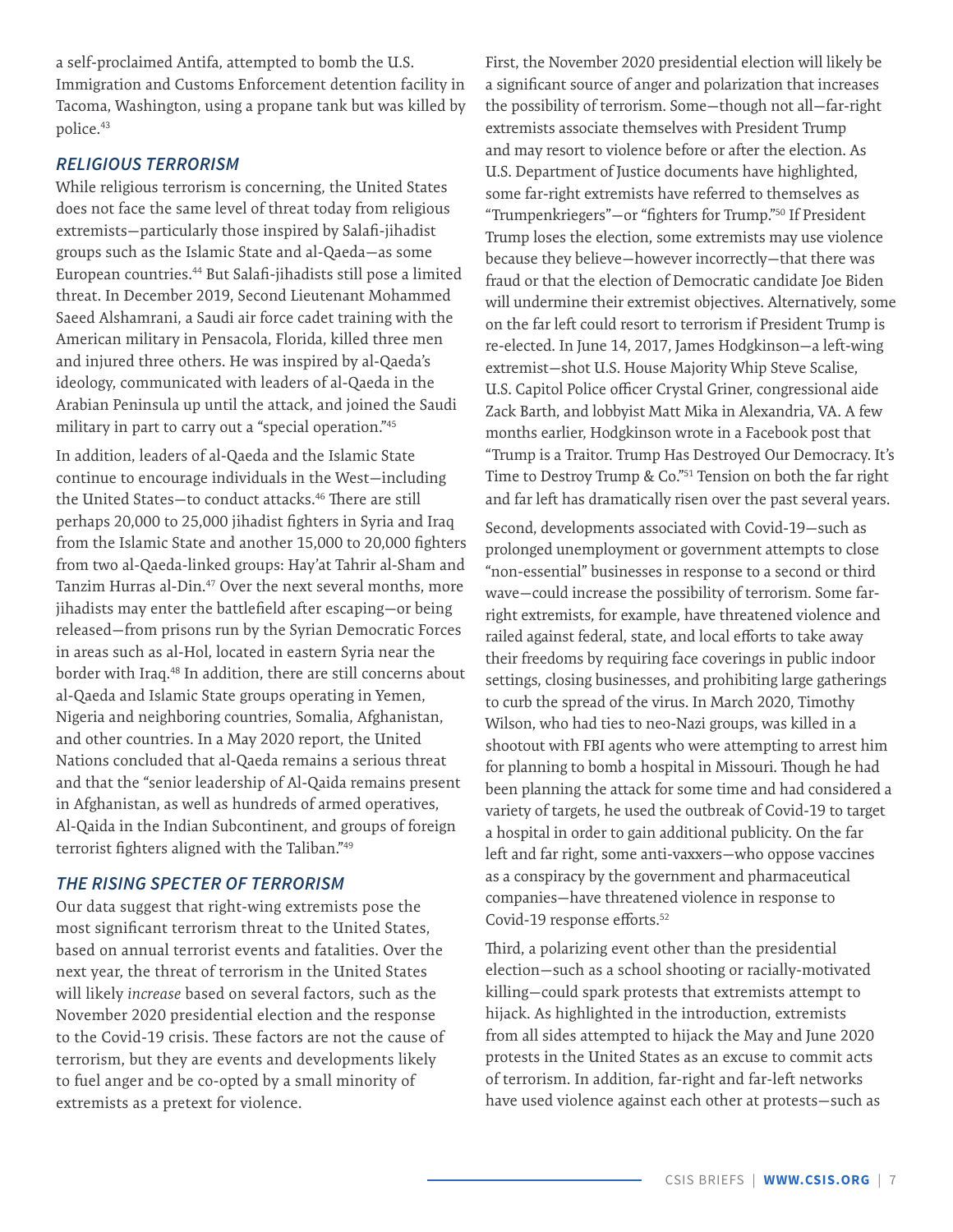<span id="page-7-0"></span>in Berkeley, CA and Charlottesville, VA in 2017—raising concerns about escalating violence.

All parts of U.S. society have an important role to play in countering terrorism. Politicians need to encourage greater civility and refrain from incendiary language. Social media companies need to continue sustained efforts to fight hatred and terrorism on their platforms. Facebook, Google, Twitter, and other companies are already doing this. But the struggle will only get more difficult as the United States approaches the November 2020 presidential election—and even in its aftermath. Finally, the U.S. population needs to be more alert to disinformation, double-check their sources of information, and curb incendiary language.

Terrorism feeds off lies, conspiracies, disinformation, and hatred. Indian leader Mahatma Gandhi urged individuals to practice what he called "satyagraha," or truth force. "Satyagraha is a weapon of the strong; it admits of no violence under any circumstance whatever; and it always insists upon truth," he explained.<sup>53</sup> That advice is just as important as it has ever been in the United States.

*Seth G. Jones is the Harold Brown Chair and director of the Transnational Threats Project at the Center for Strategic and International Studies (CSIS) in Washington, D.C. Catrina Doxsee is a program manager and research associate with the Transnational Threats Project at CSIS. Nicholas Harrington is a research associate for the Transnational Threats Project at CSIS.*

*The authors give special thanks to James Suber and Grace Hwang for their research assistance and helpful comments, including their involvement in building the terrorism data set.*

*For an overview of the methodology used in compiling the data set, please see [here](https://csis-website-prod.s3.amazonaws.com/s3fs-public/200616_Jones_Methodology_v3.pdf).*

*This brief is made possible by general support to CSIS. No direct sponsorship contributed to this brief.*

**CSIS BRIEFS** are produced by the Center for Strategic and International Studies (CSIS), a private, tax-exempt institution focusing on international public policy issues. Its research is nonpartisan and nonproprietary. CSIS does not take specific policy positions. Accordingly, all views, positions, and conclusions expressed in this publication should be understood to be solely those of the author(s). *© 2020 by the Center for Strategic and International Studies. All rights reserved.* Cover Photo: MARK RALSTON/AFP via Getty Images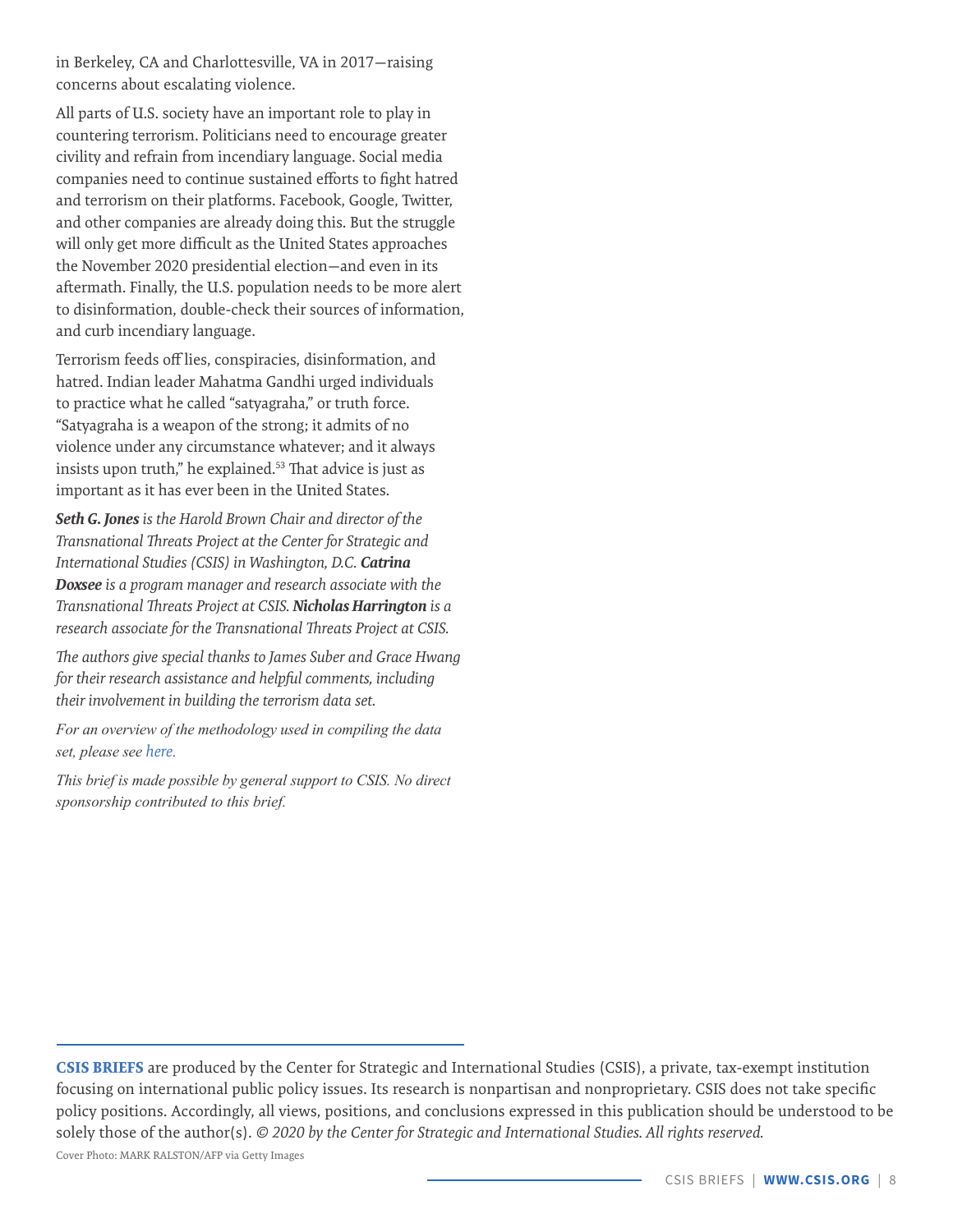# <span id="page-8-0"></span>**ENDNOTES**

[1](#page-0-0) "Joint Terrorism Task Force Charges Three Men Who Allegedly Sought to Exploit Protests in Las Vegas and Incite Violence," U.S. Department of Justice, June 3, 2020, [https://www.justice.gov/usao-nv/pr/joint-terrorism-task-force](https://www.justice.gov/usao-nv/pr/joint-terrorism-task-force-charges-three-men-who-allegedly-sought-exploit-protests-las)[charges-three-men-who-allegedly-sought-exploit-protests-las](https://www.justice.gov/usao-nv/pr/joint-terrorism-task-force-charges-three-men-who-allegedly-sought-exploit-protests-las).

[2](#page-0-0) See, for example, "Extremists Weigh In On Nationwide Protests," Anti-Defamation League, June 1, 2020, [https://www.adl.org/blog/extrem](https://www.adl.org/blog/extremists-weigh-in-on-nationwide-protests)[ists-weigh-in-on-nationwide-protests.](https://www.adl.org/blog/extremists-weigh-in-on-nationwide-protests)

[3](#page-0-0) See, for example, Davey Alba, "Misinformation About George Floyd Protests Surges on Social Media," *New York Times*, June 2, 2020, [https://www.nytimes.](https://www.nytimes.com/2020/06/01/technology/george-floyd-misinformation-online.html) [com/2020/06/01/technology/george-floyd-misinformation-online.html](https://www.nytimes.com/2020/06/01/technology/george-floyd-misinformation-online.html). [4](#page-1-0) On definitions of terrorism, see, for example, Bruce Hoffman, *Inside Terrorism*, 2nd ed. (New York: Columbia University Press, 2006), 1-41, [https://www.rand.](https://www.rand.org/pubs/commercial_books/CB386.html) [org/pubs/commercial\\_books/CB386.html;](https://www.rand.org/pubs/commercial_books/CB386.html) and Global Terrorism Database, Codebook: Inclusion Criteria and Variables (College Park, MD: University of Maryland, October 2019), https://www.start.umd.edu/gtd/downloads/Codebook.pdf.

[5](#page-1-0) See, for example, the definitions in National Consortium for the Study of Terrorism and Responses to Terrorism (START), I*deological Motivations of Terrorism in the United States, 1970-2016* (College Park, MD: START, November 2017), https://www.start.umd.edu/pubs/START\_IdeologicalMotivationsOfTerrorismInUS\_Nov2017.pdf.

[6](#page-1-0) Right-wing terrorists are often described as believing that social and racial inequality is inevitable, desirable, and natural. They also possess views that include anti-egalitarianism, nativism, and authoritarianism. See Ravndal et al., *RTV Trend Report 2019*, 3. Also see Jacob Aasland Ravndal and Tore Bjørgo, "Investigating Terrorism from the Extreme Right: A Review of Past and Present Research," *Perspectives on Terrorism* 12, no. 6 (December 2018): 5-22, https:// www.universiteitleiden.nl/binaries/content/assets/customsites/perspectives-on-terrorism/2018/issue-6/a1-ravndal-and-bjorgo.pdf; Ehud Sprinzak, "Right-Wing Terrorism in a Comparative Perspective: the Case of Split Delegitimization," *Terrorism and Political Violence* 7, no. 1 (1995): 17-43, [https://www.](https://www.tandfonline.com/doi/abs/10.1080/09546559508427284) [tandfonline.com/doi/abs/10.1080/09546559508427284;](https://www.tandfonline.com/doi/abs/10.1080/09546559508427284) and Cas Mudde, "Right-Wing Extremism Analyzed: A Comparative Analysis of the Ideologies of Three Alleged Right-Wing Extremist Parties (NPD, NDP, CP'86)," *European Journal of Political Research* 27, no. 2 (1995): 203-224, [https://ejpr.onlinelibrary.wiley.com/]( https://ejpr.onlinelibrary.wiley.com/doi/abs/10.1111/j.1475-6765.1995.tb00636.x) [doi/abs/10.1111/j.1475-6765.1995.tb00636.x]( https://ejpr.onlinelibrary.wiley.com/doi/abs/10.1111/j.1475-6765.1995.tb00636.x).

[7](#page-1-0) See, for example, Michael C. McGarrity and Calvin A. Shivers, "Confronting White Supremacy," Statement Before the House Oversight and Reform Committee, Subcommittee on Civil Rights and Civil Liberties, Washington, D.C., June 4, 2019, https://www.fbi.gov/news/testimony/confronting-white-supremacy. [8](#page-1-0) On similarities and differences between terrorism and hate crimes, see Tore Bjørgo and Jacob Aasland Ravndal, *Extreme-Right Violence and Terrorism: Concepts, Patterns, and Responses* (The Hague: International Centre for Counter-Terrorism, September 2019), https://icct.nl/publication/extremeright-violence-and-terrorism-concepts-patterns-and-responses/; Daniel Koehler, *Violence and Terrorism from the Far-Right: Policy Options to Counter an Elusive Threat* (The Hague: International Centre for Counter-Terrorism, February 2019), 9, [https://icct.nl/wp-content/uploads/2019/02/Koehler-](https://icct.nl/wp-content/uploads/2019/02/Koehler-Violence-and-Terrorism-from-the-Far-Right-February-2019.pdf)[Violence-and-Terrorism-from-the-Far-Right-February-2019.pdf;](https://icct.nl/wp-content/uploads/2019/02/Koehler-Violence-and-Terrorism-from-the-Far-Right-February-2019.pdf) James B. Jacobs and Kimberly Potter, *Hate Crimes: Criminal Law and Identity Politics* (New York: Oxford University Press, 1998); Kathleen Deloughery, Ryan King, and Victor Asal, "Close Cousins or Distant Relatives? The Relationship Between Terrorism and Hate Crime," *Crime & Delinquency* 58, no. 5 (October 2012): 663-688, https://journals.sagepub.com/doi/abs/10.1177/0011128712452956; Randy Blazak, "Isn't Every Crime a Hate Crime? The Case for Hate Crime Laws," *Sociology Compass* 5, no. 4 (April 2011): 244-255, https://www.researchgate. net/publication/260416492\_Isn't\_Every\_Crime\_a\_Hate\_Crime\_The\_Case\_for\_ Hate\_Crime\_Laws; and Donald P. Green, Laurence H. McFalls, and Jennifer K. Smith, "Hate Crime: An Emergent Research Agenda," *Annual Review of Sociology* 27 (August 2001): 479-504, https://www.annualreviews.org/doi/abs/10.1146/ annurev.soc.27.1.479.

[9](#page-1-0) The data set includes incidents that occurred in the 50 U.S. states, Washington, D.C., and Puerto Rico.

[10](#page-2-0) All fatality figures cited exclude perpetrators.

[11](#page-2-0) Right-wing attacks caused all fatalities resulting from terrorist attacks in 1996, 1998, 1999, 2006, 2008, 2010, 2011, and 2012. They were responsible for more than 90 percent of fatalities in 1995, 2018, and 2019.

[12](#page-3-0) Texas Department of Public Safety, *Texas Domestic Terrorism Threat Assessment* (Austin, Texas: January 2020), 4, 38, [https://www.dps.texas.gov/director\\_](https://www.dps.texas.gov/director_staff/media_and_communications/2020/txTerrorThreatAssessment.pdf) [staff/media\\_and\\_communications/2020/txTerrorThreatAssessment.pdf.](https://www.dps.texas.gov/director_staff/media_and_communications/2020/txTerrorThreatAssessment.pdf) [13](#page-3-0) Louis Beam, "Leaderless Resistance," *The Seditionist* 12 (February 1992): 5. [14](#page-3-0) "United States of America v. Cameron Brandon Shea, Kabel J. Cole, Taylor Ashley Parker-Dipeppe, and Johnny Roman Garza," United States District Court Western District of Washington, Complaint, February 2020, [https://www.justice.](https://www.justice.gov/opa/press-release/file/1252261/download) [gov/opa/press-release/file/1252261/download](https://www.justice.gov/opa/press-release/file/1252261/download).

[15](#page-3-0) United States of America v. Robert Paul Rundo, Robert Boman, Tyler Laube, and Aaron Eason, Criminal Complaint, United States District Court, Central District of California, October 20, 2018, [https://www.lawfareblog.com/docu](https://www.lawfareblog.com/document-affidavit-and-criminal-complaint-over-charlottesville-violence-0)[ment-affidavit-and-criminal-complaint-over-charlottesville-violence-0.](https://www.lawfareblog.com/document-affidavit-and-criminal-complaint-over-charlottesville-violence-0) [16](#page-3-0) Federal Bureau of Investigation, "How Do Violent Extremists Make Contact?" (Washington, DC: 2020), [https://www.fbi.gov/cve508/teen-website/how.](https://www.fbi.gov/cve508/teen-website/how) [17](#page-3-0) See, for example, Bruce Hoffman, "Back to the Future: The Return of Violent Far-Right Terrorism in the Age of Lone Wolves," War on the Rocks, April 2, 2019, [https://warontherocks.com/2019/04/back-to-the-future-the-return-of-violent](https://warontherocks.com/2019/04/back-to-the-future-the-return-of-violent-far-right-terrorism-in-the-age-of-lone-wolves/)[far-right-terrorism-in-the-age-of-lone-wolves/.](https://warontherocks.com/2019/04/back-to-the-future-the-return-of-violent-far-right-terrorism-in-the-age-of-lone-wolves/)

[18](#page-3-0) New Jersey Office of Homeland Security and Preparedness, *2020 Terrorism Threat Assessment* (Trenton, NJ: February 2020), 18, [https://static1.square](https://static1.squarespace.com/static/54d79f88e4b0db3478a04405/t/5e9f332ff92d080928b942f9/1587491645834/2020+Terrorism+Threat+Assessment.pdf)[space.com/static/54d79f88e4b0db3478a04405/t/5e9f332ff92d080928b-](https://static1.squarespace.com/static/54d79f88e4b0db3478a04405/t/5e9f332ff92d080928b942f9/1587491645834/2020+Terrorism+Threat+Assessment.pdf)[942f9/1587491645834/2020+Terrorism+Threat+Assessment.pdf.](https://static1.squarespace.com/static/54d79f88e4b0db3478a04405/t/5e9f332ff92d080928b942f9/1587491645834/2020+Terrorism+Threat+Assessment.pdf)

[19](#page-3-0) The Base limits membership to men of European descent of a certain age and those who attend in-person meetings, similar to how al-Qaeda introduced potential recruits to a family member of an imam. See, for example, New Jersey Office of Homeland Security and Preparedness, *2020 Terrorism Threat Assessment,* 18.

[20](#page-4-0) See, for example, Kevin McAleenan, *Strategic Framework for Countering Terrorism and Targeted Violence* (Washington, DC: Department of Homeland Security, September 2019), [https://www.dhs.gov/sites/default/files/publica](https://www.dhs.gov/sites/default/files/publications/19_0920_plcy_strategic-framework-countering-terrorism-targeted-violence.pdf)[tions/19\\_0920\\_plcy\\_strategic-framework-countering-terrorism-targeted-vio](https://www.dhs.gov/sites/default/files/publications/19_0920_plcy_strategic-framework-countering-terrorism-targeted-violence.pdf)[lence.pdf.](https://www.dhs.gov/sites/default/files/publications/19_0920_plcy_strategic-framework-countering-terrorism-targeted-violence.pdf)

[21](#page-4-0) New Jersey Office of Homeland Security and Preparedness, *2020 Terrorism Threat Assessment*, 11; See also Ben Makuch and Mack Lamoureux, "Neo-Nazis are Glorifying Osama Bin Laden," Vice, September 2019, [https://www.vice.](https://www.vice.com/en_us/article/bjwv4a/neo-nazis-are-glorifying-osama-bin-laden?fbclid=IwAR1k7FUFaFfaDc9QINyV-FdgAultHUwSKDK3IMGwNVryqa4KNb4CPx6Nbm4) [com/en\\_us/article/bjwv4a/neo-nazis-are-glorifying-osama-bin-laden?fbclid=I](https://www.vice.com/en_us/article/bjwv4a/neo-nazis-are-glorifying-osama-bin-laden?fbclid=IwAR1k7FUFaFfaDc9QINyV-FdgAultHUwSKDK3IMGwNVryqa4KNb4CPx6Nbm4)[wAR1k7FUFaFfaDc9QINyV-FdgAultHUwSKDK3IMGwNVryqa4KNb4CPx6Nbm4.](https://www.vice.com/en_us/article/bjwv4a/neo-nazis-are-glorifying-osama-bin-laden?fbclid=IwAR1k7FUFaFfaDc9QINyV-FdgAultHUwSKDK3IMGwNVryqa4KNb4CPx6Nbm4) [22](#page-4-0) United States of America v. Dylann Storm Roof, Indictment, in the United States District Court for the District of South Carolina, Charleston Division, July 2015, https://www.justice.gov/usao-sc/file/632581/download.

[23](#page-4-0) United States of America v. John Timothy Earnest, United States District Court Southern District of California, Complaint, May 2019, [https://www.justice.](https://www.justice.gov/opa/press-release/file/1161421/download) [gov/opa/press-release/file/1161421/download](https://www.justice.gov/opa/press-release/file/1161421/download); and Patrick Crusius, "The Inconvenient Truth," Manifesto, August 3, 2019.

[24](#page-4-0) United States of America v. Rundo, et al, Criminal Complaint, Case No. 18MJ02791, US District Court – Central District of California, October 20, 2018, [https://www.courthousenews.com/wp-content/uploads/2019/06/USvRun](https://www.courthousenews.com/wp-content/uploads/2019/06/USvRundoetal-DISMISSAL.pdf)[doetal-DISMISSAL.pdf](https://www.courthousenews.com/wp-content/uploads/2019/06/USvRundoetal-DISMISSAL.pdf).

[25](#page-5-0) Jacob Ware, Siege: *The Atomwaffen Division and Rising Far-Right Terrorism in the United States* (The Hague: International Centre for Counter-Terrorism, July 2019), https://icct.nl/wp-content/uploads/2019/07/ICCT-Ware-Siege-July2019.